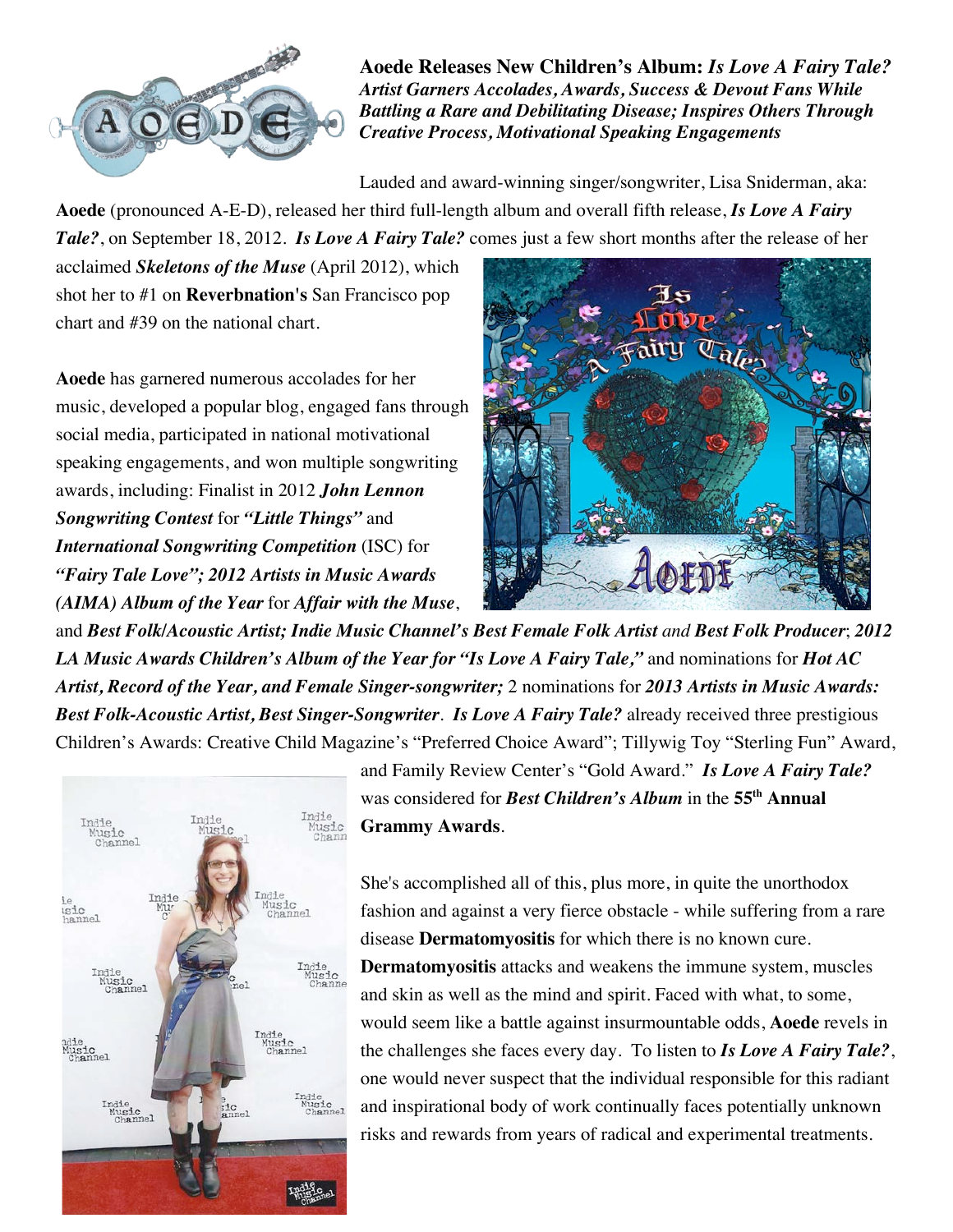*Is Love A Fairy Tale?* plays like an audiobook, complete with narration. It tells the story of **Aoede** the Muse who goes searching for love in a magical kingdom called Wonderhaven and meets colorful characters along the way. It features songs from **Aoede's** April 2012 release *Skeletons of the Muse*, along with four new original tracks, theatrical duets between Aoede and the characters. Love is an ongoing theme that permeates **Aoede's** songs. As evident by the CD cover, it is the heart of *Is Love A Fairy Tale?* and is prominent on *Affair With the Muse (2011)* and *Skeletons of the Muse (2012*), such as her single and music video for *Fairy Tale Love.* **Aoede** wrote the script and songs for *Is Love A Fairy Tale?*, but the concept and story are a collaboration with her producer Scrote. **Aoede** states, "I wanted to make a children's album geared at young adults and tweens. There seem to be a lot of children's albums that target really young children, but not young adults. So many parents, when hearing *Skeletons of the Muse*, have remarked that their own kids that age and even younger really enjoy my voice and songs." The album also features known voice actors who make the narration and cast of characters, *Morpheus, Binkle, Albert, Mr. Wonderful, Amala,* and even *Ghost Skeletons,* come alive, and also sing with **Aoede**.

*Make It Up As You Go* is a feel good, happy, catchy whistle tune that invites us to close our eyes and paint our lives the way we want to see them. *Little Things* is a sweet ukulele-based song that reminds us it's the simple things in life that can make us happy. *Neapolitan Day* embodies the "do it now, life's short, don't save it for a rainy day" attitude, while *Reason to Smile* is an upbeat song with a definite circus vibe, accentuated by tuba and trombone, where **Aoede** remarks how life is beautiful and "every day is a paradise."

Fans of *Ingrid Michaelson, Regina Spektor, Feist, Lily Allen* and *A Fine Frenzy* resonate with **Aoede's** prodigal and passionate songwriting skills that synergistically blend melody and lyric into compellingly captivating musical vignettes conveyed in her imitable breathy, bouncy, and enchantingly quirky soprano. **Aoede** was **WomensRadio.com's** recipient of a *Top Album of the Decade* honor, and *Top Artist of the Year* for 2008, in recognition of her CD release, *Push and Pull*.

An avid philanthropist, **Aoede** is also a co-founder of **WomenROCK** a Bay Area-based women-in-music advocacy group, and a driven environmentalist with a passion for water resources.

For additional information, interviews, and journalists wishing to review *Is Love A Fairy Tale?* and other **Aoede** music, please contact StarShipArtist Mgmt. & Mktg., at StarShipMgmt@gmail.com, for download codes and other requests.

For digital distribution inquiries, please contact Jerome Forney at IDCDigital, at jerome@independentdistro.com

For more info please check out: http://www.aoedemuse.com/

For *Is Love A Fairy Tale?* please check out: http://www.isloveafairytale.com/

For more info about Dermatomyositis, please visit: http://www.myositis.org/